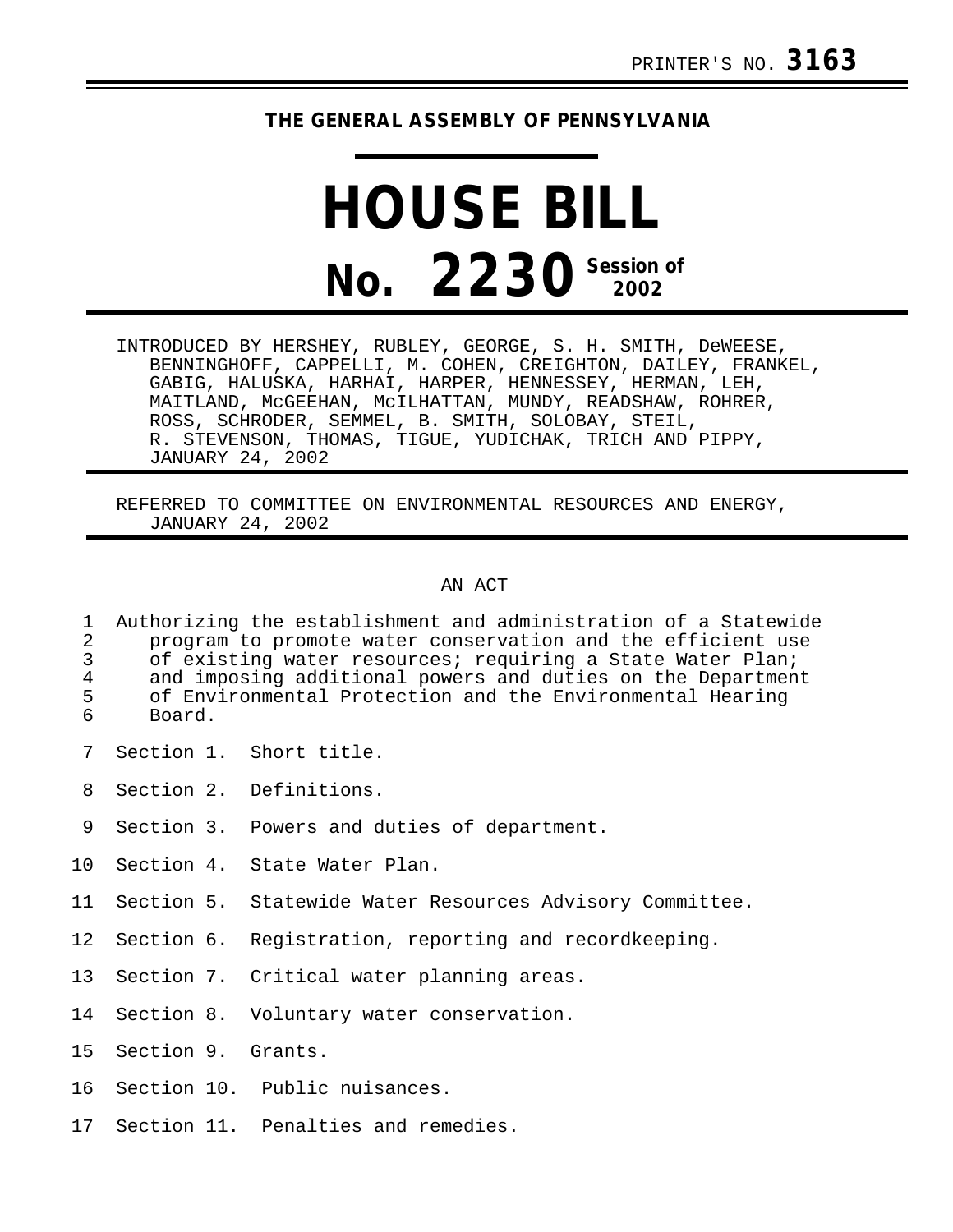1 Section 12. Existing rights and remedies preserved.

2 Section 13. Financial provisions.

3 Section 14. Effective date.

4 The General Assembly of the Commonwealth of Pennsylvania 5 hereby enacts as follows:

6 Section 1. Short title.

7 This act shall be known and may be cited as the Water 8 Resources Conservation and Protection Act.

9 Section 2. Definitions.

10 The following words and phrases when used in this act shall 11 have the meanings given to them in this section unless the 12 context clearly indicates otherwise:

13 "Conjunctive use." The use of two or more sources of water, 14 either in combination or as components of a single unit, to 15 achieve increased efficiency of use or to enhance conservation, 16 equitable distribution or management of water resources.

17 "Consume or consumptive use." To use, or the use of, water 18 so that through evaporation, transpiration, incorporation into a 19 product, diversion or any other means, some or all of the water 20 withdrawn from a water resource is not returned to the same 21 water resource at or upstream from the point of withdrawal 22 resulting in a diminution in quantity or quality of the water 23 resource.

24 "Critical water planning area." An area identified in an 25 updated State Water Plan under section 4 or designated by the 26 Department of Environmental Protection under section 3(15) where 27 water availability does not meet current or projected future 28 water resources needs.

29 "Department." The Department of Environmental Protection of 30 the Commonwealth.

20020H2230B3163 - 2 -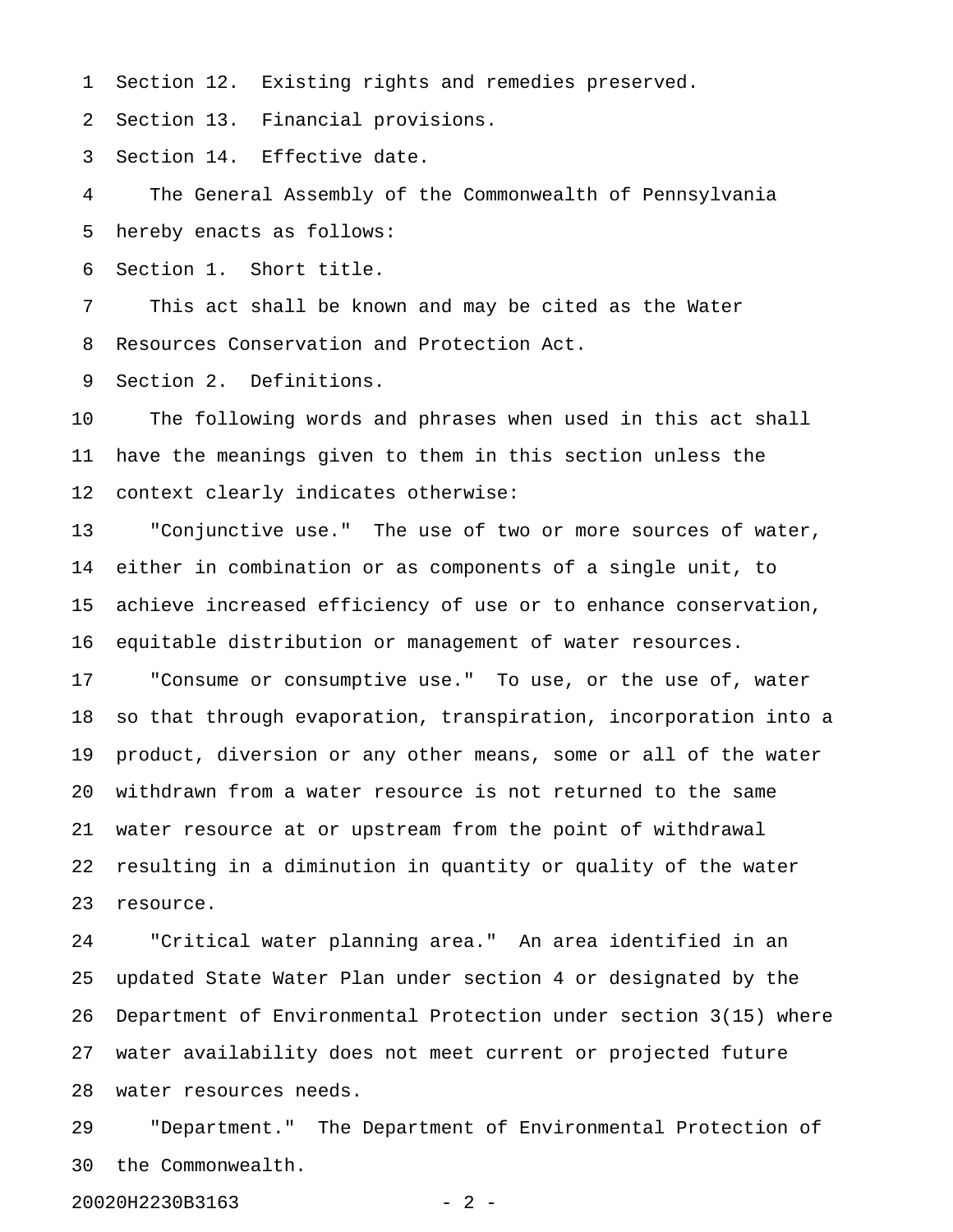1 "Discharge." The release of withdrawn or diverted water, 2 whether treated or untreated, to a water resource.

3 "Divert" or "diversion." To take or impound or the direct or 4 indirect taking or impoundment of water from any water resource 5 or to interfere, or the interference, with the prevailing 6 hydrologic regime, whether or not the water is returned to its 7 source, consumed, made to flow into another water resource or 8 discharged elsewhere. The term includes the transfer of water 9 through interconnections.

10 "Environmental Hearing Board." The board established under 11 the act of July 13, 1988 (P.L.530, No.94), known as the 12 Environmental Hearing Board Act.

13 "Environmental Quality Board." The board established under 14 section 1920-A of the act of April 9, 1929 (P.L.177, No.175), 15 known as The Administrative Code of 1929.

16 "Groundwater." Any water of underground streams, channels, 17 artesian basins, reservoirs, lakes and other occurrences of 18 water in and under the ground, whether percolating or otherwise. 19 "Local agency." Any municipality or any combination thereof 20 acting cooperatively or jointly under the laws of this 21 Commonwealth, county, county department of health or joint 22 county department of health.

23 "Major basin." The area drained by the Great Lakes and their 24 tributaries or by the Susquehanna River and Chesapeake Bay or by 25 one of the following major rivers and their respective

26 tributaries: Delaware River, Ohio River and Potomac River.

27 "Municipality." A city, borough, incorporated town, township 28 or home rule municipality.

29 "Nonwithdrawal use." Any reasonable use of water that is not 30 withdrawn. These uses include, but are not limited to,

20020H2230B3163 - 3 -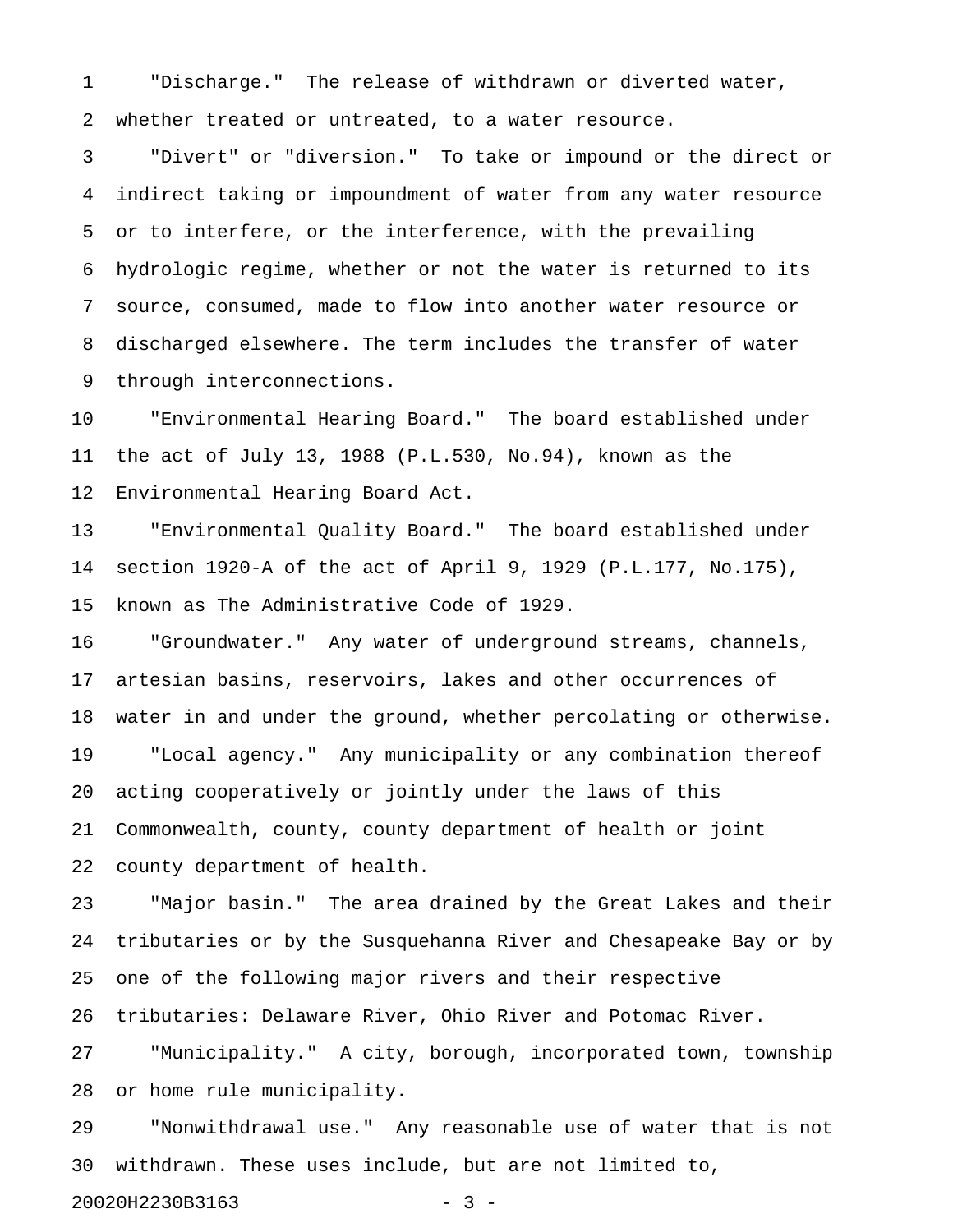1 recreation, navigation, energy production, fish and wildlife 2 habitat, the maintenance of the natural, scenic, historic or 3 aesthetic values of the environment and the uses protected under 4 the authority of the act of June 22, 1937 (P.L.1987, No.394), 5 known as The Clean Streams Law, and the Federal Water Pollution 6 Control Act (62 Stat. 1155, 33 U.S.C. § 1251 et seq.).

7 "Person." Any individual, partnership, association, company, 8 corporation, municipality, municipal authority, political 9 subdivision, receiver or trustee or any agency, department, 10 board, commission or authority of the Federal Government or of 11 the Commonwealth or any other legal entity which is recognized 12 by law as the subject of rights and duties. The term shall 13 include the officers, employees and agents of any individual, 14 partnership, association, company, corporation, municipality, 15 municipal authority, political subdivision, receiver or trustee 16 or any agency, department, board, commission or authority of the 17 Federal Government or of the Commonwealth or any other legal 18 entity.

19 "Public water supply agency." A community water system as 20 defined by the act of May 1, 1984 (P.L.206, No.43), known as the 21 Pennsylvania Safe Drinking Water Act, or any person subject to 22 the act of June 24, 1939 (P.L.842, No.365), referred to as the 23 Water Rights Law, or any successor act.

24 "Return flows" or "return of water." Any quantity of water, 25 without respect to its original source, that by any direct or 26 indirect means of discharge or dispersal is returned to a water 27 resource.

28 "River basin commission." A commission created by an 29 interstate compact and vested with the authority to develop 30 plans, policies or projects relating to the water resources or 20020H2230B3163 - 4 -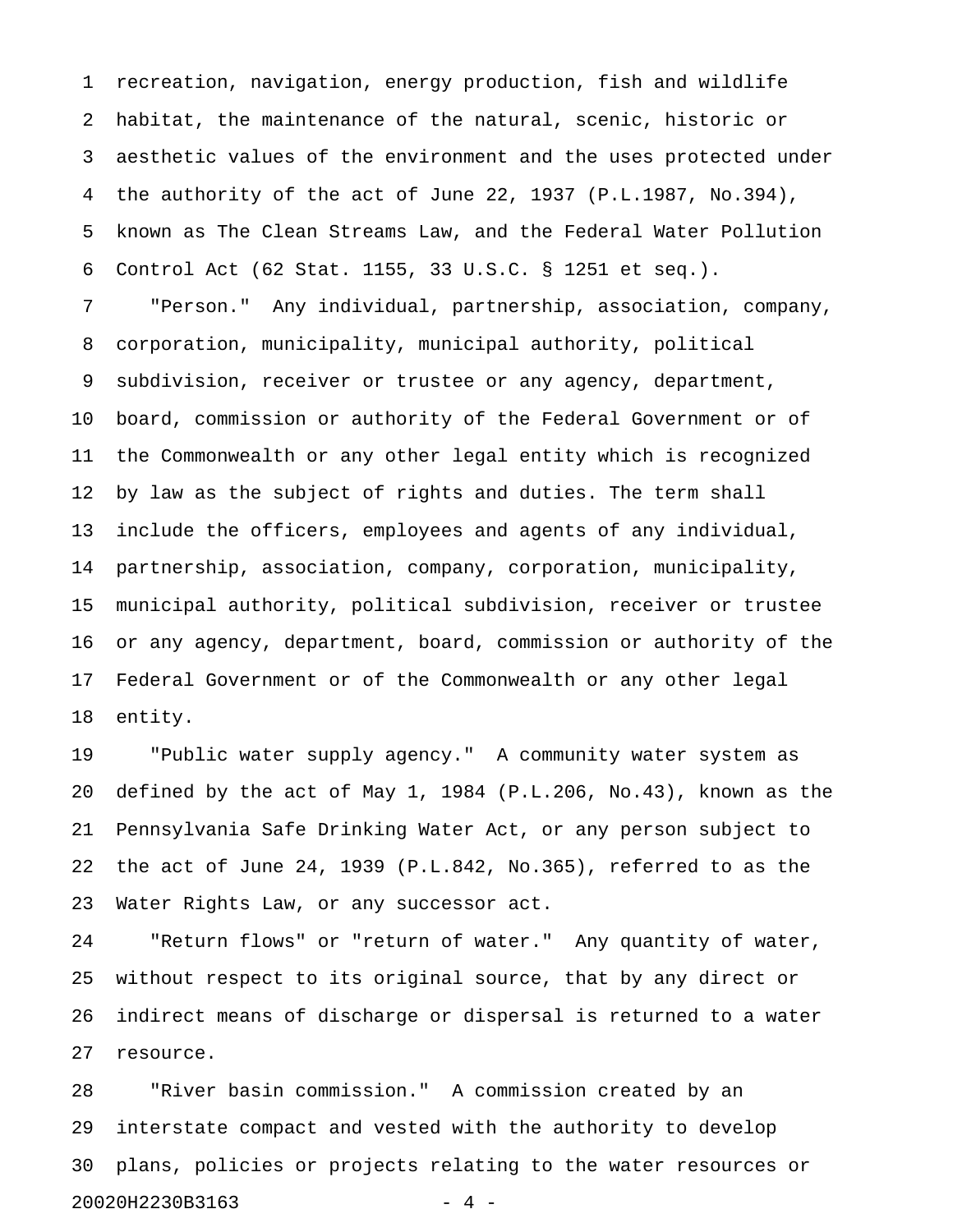1 to manage the water resources of a river basin.

2 "Safe yield." The amount of water that can be consumed from 3 a water resource without causing an adverse result, such as 4 long-term dewatering of an aquifer, induced potential health 5 threats, or impacts upon withdrawal or nonwithdrawal uses or 6 water quality.

7 "Secretary." The Secretary of Environmental Protection of 8 the Commonwealth.

9 "State Water Plan." An assessment of the water resources 10 prepared by the Department of Environmental Protection or its 11 predecessor agencies under this act, section 1904-A of the act 12 of April 9, 1929 (P.L.177, No.175), known as The Administrative 13 Code of 1929, sections 5 and 304 of the act of June 22, 1937 14 (P.L.987, No.394), known as The Clean Streams Law, or other 15 applicable law.

16 "Statewide Water Resources Advisory Committee." The 17 committee established under section 5.

18 "The Administrative Code of 1929." The act of April 9, 1929 19 (P.L.177, No.175), known as The Administrative Code of 1929. 20 "Water conservation practices." Those practices and 21 measures, which are designed to accomplish any or all of the

22 following:

23 (1) Reduce the demand for water.

24 (2) Improve efficiency in water use and reduce leakage, 25 losses and waste of water.

26 (3) Improve reuse and recycling of water.

27 (4) Increase the supply of water.

28 "Water resource." Any of the "waters of the Commonwealth" as 29 that term is defined by the act of June 22, 1937 (P.L.987,

30 No.394), known as The Clean Streams Law.

20020H2230B3163 - 5 -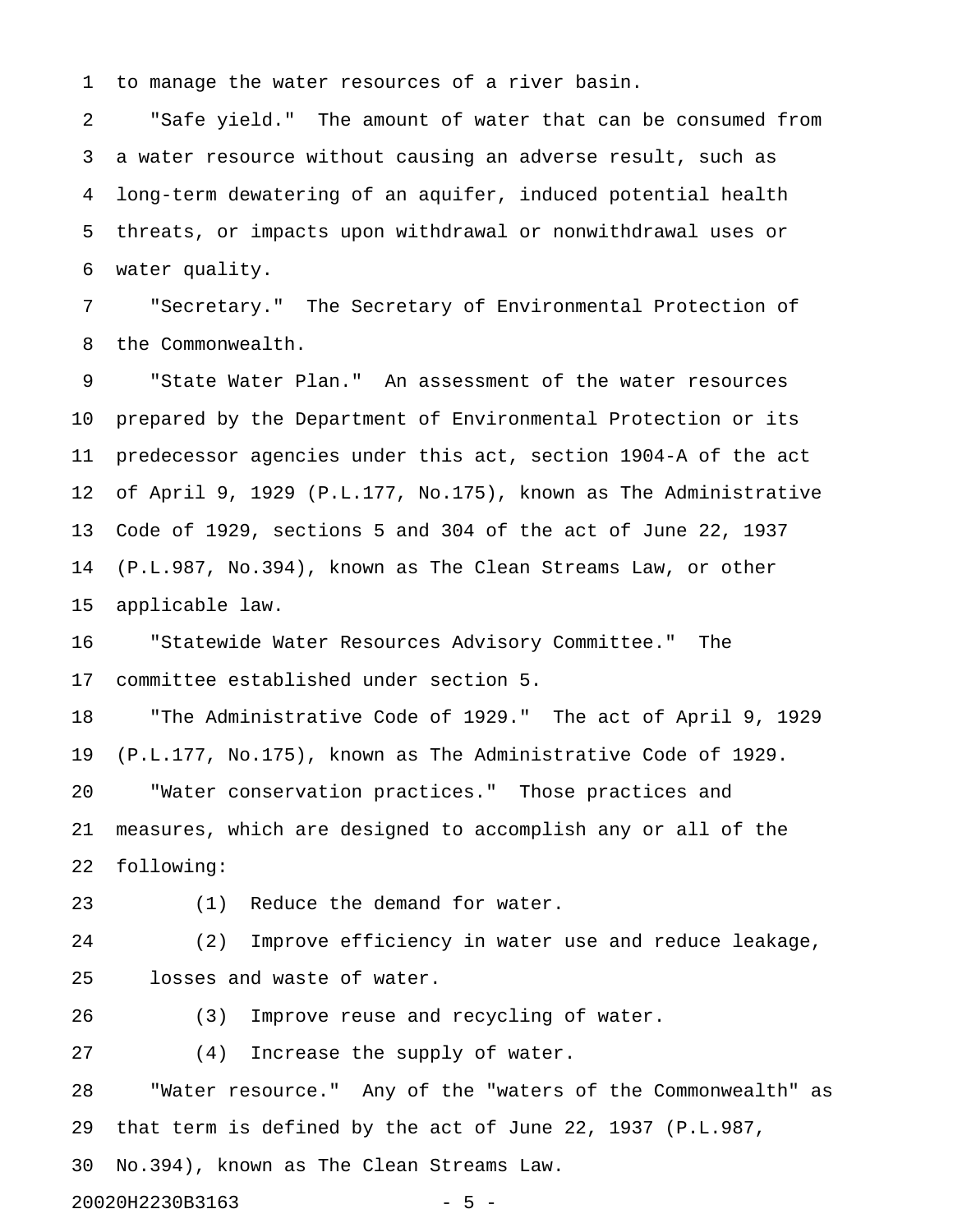1 "Water Rights Act." The act of June 24, 1939 (P.L.842, 2 No.365), or its successor.

3 "Watershed organization." An entity incorporated under the 4 laws of this Commonwealth and established to promote local 5 watershed planning, protection and conservation efforts in an 6 identified watershed.

7 "Withdraw," "withdrawal" or "withdrawn." The removal or 8 taking of water from its natural location or course.

9 "Withdrawal use." Any reasonable use of water which is 10 withdrawn. These uses include, but are not limited to, 11 municipal, public, commercial, industrial and agricultural water 12 supply. The term includes the transfer of water through 13 interconnections.

14 Section 3. Powers and duties of department.

15 Powers and duties of department.--The department shall have 16 the power and its duty shall be to exercise all powers necessary 17 or appropriate to carry out and effectuate the provisions of 18 this act and the Water Rights Act, including, but not limited 19 to:

20 (1) Implement section 27 of Article I of the 21 Constitution of Pennsylvania.

22 (2) Administer and enforce the provisions of this act 23 and the Water Rights Act.

24 (3) Maintain a comprehensive water resources information 25 system, including, but not limited to:

26 (i) An inventory of all water resources, including 27 consideration for water quantity and quality.

28 (ii) A record of all cumulative water withdrawals, 29 diversions, consumptive uses, discharges and return flows 30 of 10,000 or more gallons of water per day from or to one 20020H2230B3163 - 6 -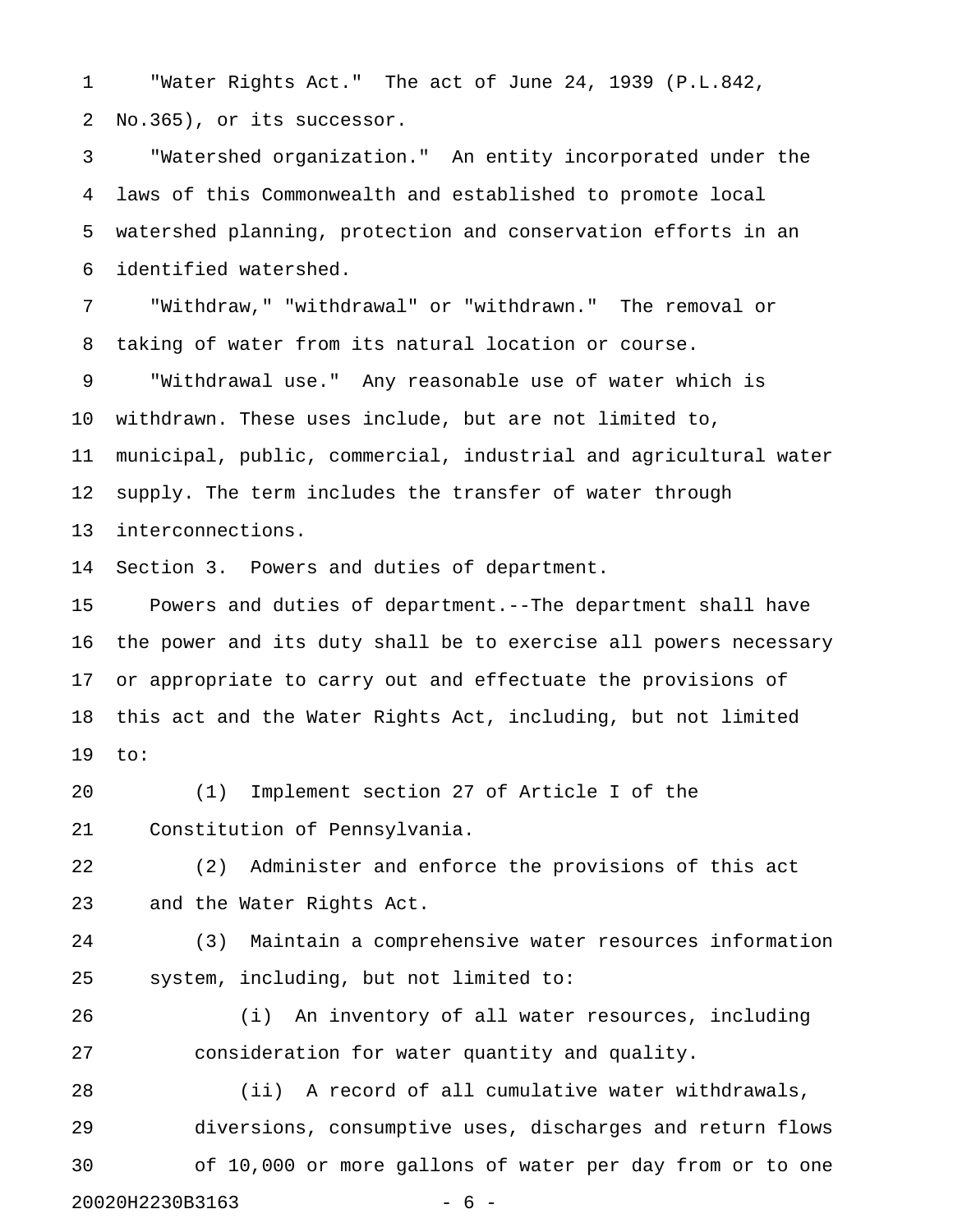1 or more water resources.

2 (iii) An assessment of present and projected water 3 use and demand, including consumptive use.

4 (iv) Identification of low-flow characteristics, 5 safe yield, the capability of water resources to support 6 withdrawal and nonwithdrawal uses and the minimum stream 7 flows and groundwater levels necessary to ensure adequate 8 water quantity and quality for the protection of water 9 resources and ecology, aquatic organisms and other 10 environmental values.

11 (v) Assessment of water resources required to 12 support areas with important or unique natural, scenic, 13 historic, esthetic, environmental or recreational values.

14 (4) Require recordkeeping, metering, measuring, 15 monitoring, registration and reporting of such information as 16 necessary to administer and obtain compliance with this act 17 or the Water Rights Act.

18 (5) Make inspections, investigations and examinations, 19 exercise the right of entry, perform such tests or sampling 20 and require the production of such things as necessary to 21 determine compliance with or enforce this act or the Water 22 Rights Act.

23 (6) Provide water conservation education, technical 24 assistance and advice to persons subject to the provisions of 25 this act.

26 (7) Collect civil penalties and accept and administer 27 funds from any source to aid in carrying out this act or the 28 Water Rights Act.

29 (8) Issue orders, assess civil penalties and initiate 30 those proceedings as may be necessary and appropriate for the 20020H2230B3163 - 7 -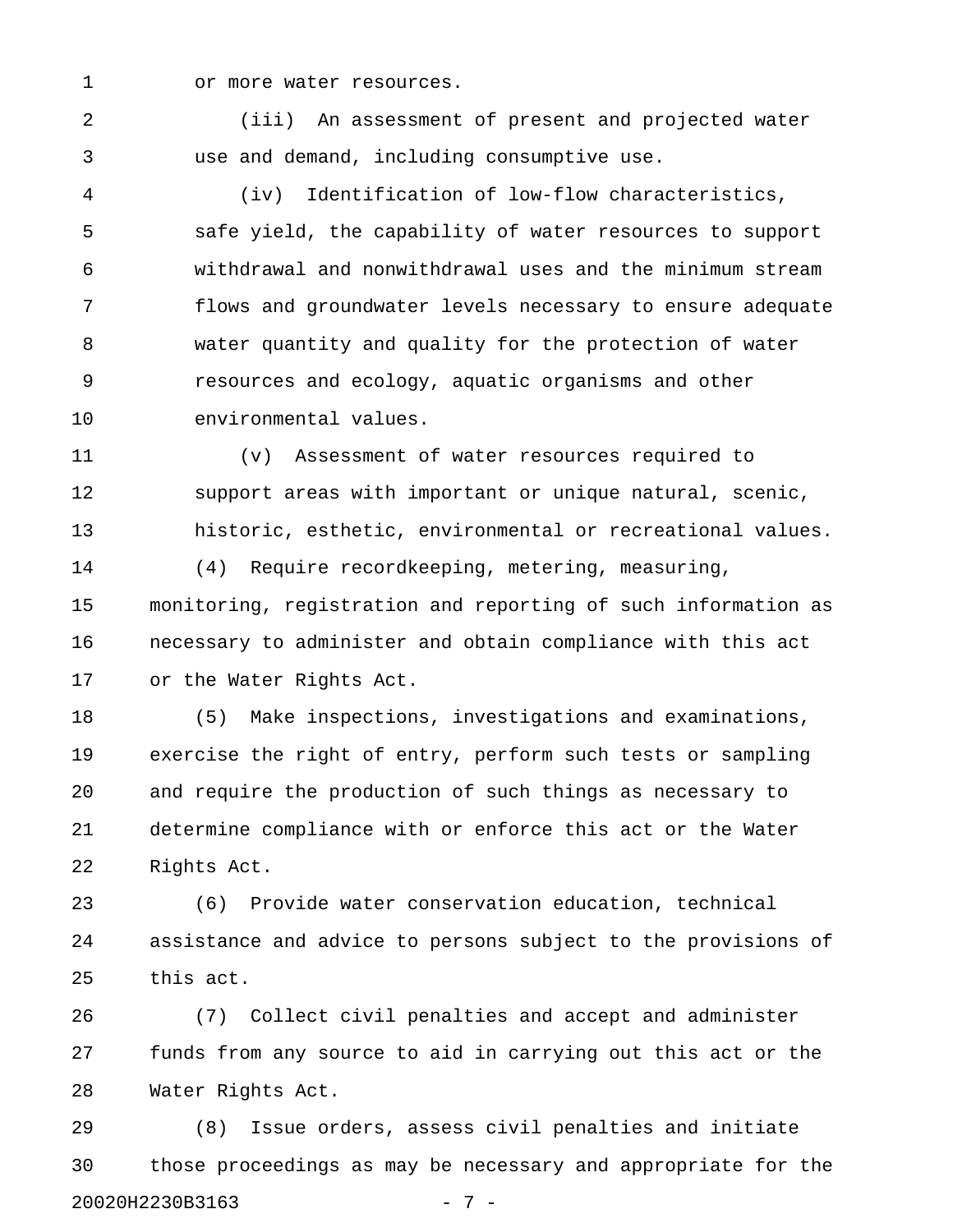1 enforcement of this act or the Water Rights Act.

2 (9) Cooperate and coordinate with river basin 3 commissions and Federal, interstate, State, local and public 4 water supply agencies and other public or private entities as 5 may be appropriate for efficient water resources planning and 6 to avoid duplicative requirements to which water users may be 7 subject.

8 (10) Enter into administrative agreements, at its 9 discretion, with river basin commissions or Federal, 10 interstate, State or local agencies as may be appropriate for 11 any of the following purposes:

12 (i) To facilitate the submission and coordinated 13 review of information related to water resources.

14 (ii) To avoid unnecessary duplication of 15 administrative or planning functions.

16 (iii) To provide for coordinated inspection, 17 monitoring and enforcement of applicable laws and 18 regulations.

19 (iv) To accept delegation of authority for the 20 regulation or management of water resources planning or 21 information collection.

22 (v) To coordinate the development of water resources 23 plans in critical water planning areas and to ensure 24 coordinated and effective response to water resources 25 shortages and drought emergencies.

26 (11) Enter into administrative agreements, at its 27 discretion, with river basin commissions or Federal, 28 interstate, State or local agencies as may be appropriate for 29 the purpose of delegating any of its authority under this 30 act. Any agency acting under a delegation agreement shall 20020H2230B3163 - 8 -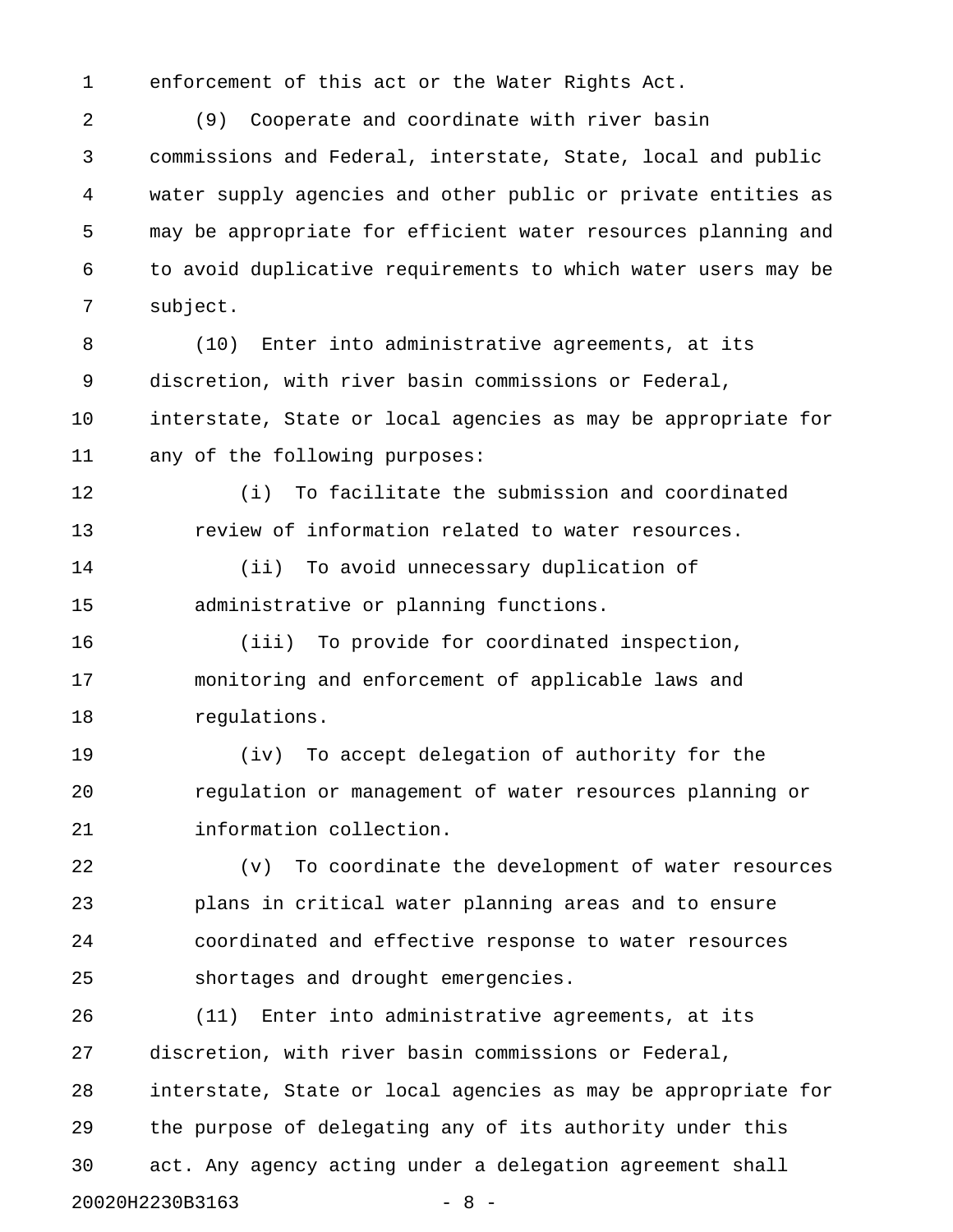1 have the same powers and duties otherwise vested in the 2 department to implement this act, to the extent delegated by 3 the agreement.

4 (12) Act as facilitator or contract for the services of 5 a facilitator in voluntary mediation proceedings for 6 settlement of disputes concerning consumptive use of water. A 7 representatives of all persons having an interest in the 8 water in controversy shall agree in writing to abide by any 9 settlement reached in mediation proceedings.

10 (13) Enter into contracts, including, but not limited 11 to, grants and other cooperative arrangements at its 12 discretion and under those terms and conditions as it may be 13 deemed appropriate with river basin commissions or Federal, 14 interstate, State or local agencies or with other persons in 15 support of implementation of its powers and duties under this 16 act. The department shall monitor and supervise activities 17 conducted under such agreements for consistency with the 18 department rules, regulations and policies.

19 (14) Receive financial and technical assistance from 20 Federal, interstate or State agencies or other public or 21 private entities where appropriate to do any and all things 22 necessary to implement the provisions of this act.

23 (15) Establish procedures for the filing and review of 24 petitions for the designation by the department, independent 25 of identification of such areas in the State Water Plan, of 26 critical water planning areas, after notice and opportunity 27 for comment from interested persons, including, but not 28 limited to the following:

29 (i) Minimum information necessary to support a 30 petition, including up-to-date reliable water resources 20020H2230B3163 - 9 -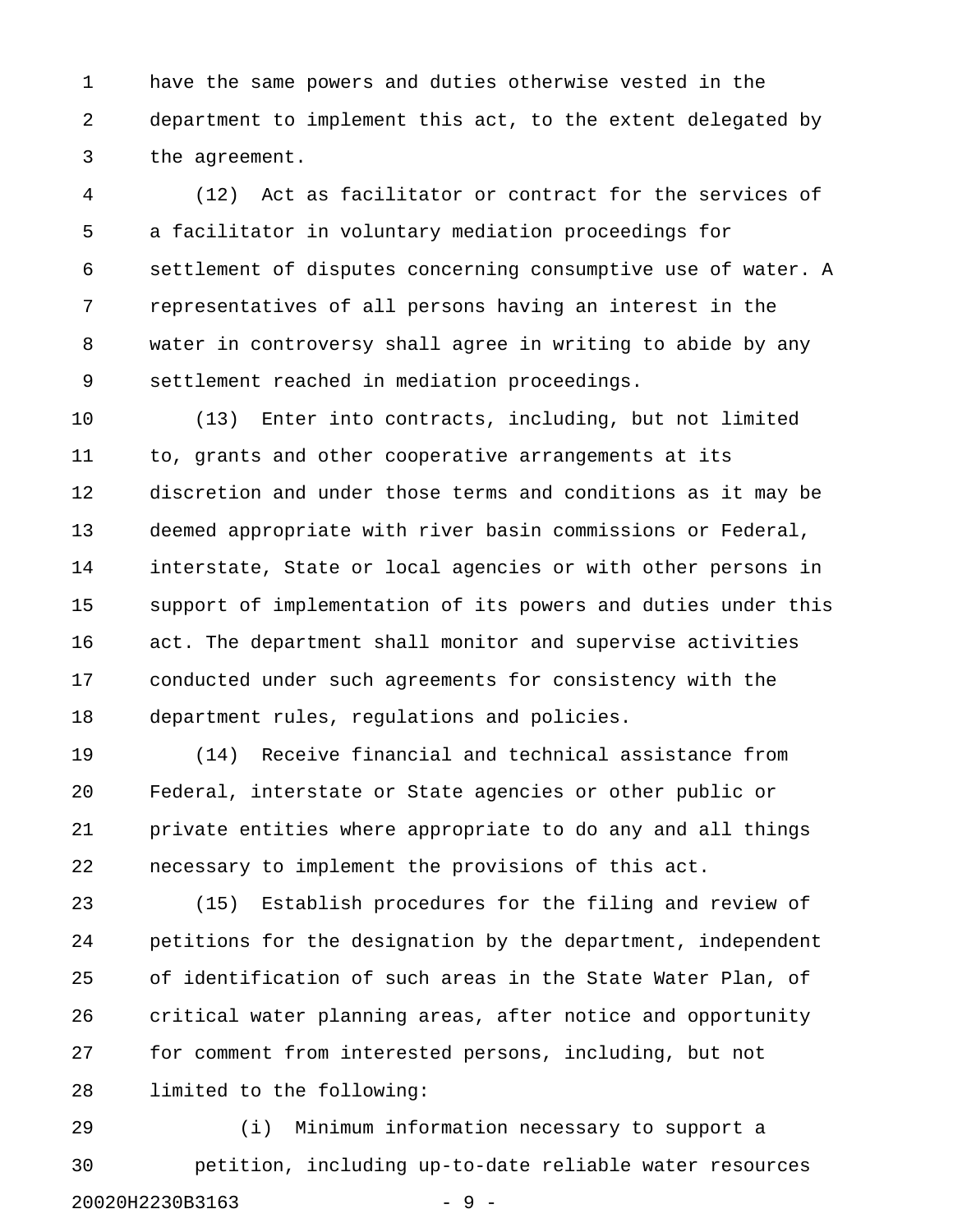1 data.

2 (ii) Name, address and the interest of the 3 petitioner in the area that is the subject of a petition 4 requesting designation.

5 (iii) Letter or other evidence of support for the 6 petition from the appropriate county planning agency and 7 applicable river basin commission.

8 Section 4. State Water Plan.

9 (a) Preparation.--Within three years of the effective date 10 of this act, and every five years thereafter, the department 11 shall prepare and adopt an updated State Water Plan. The updated 12 plan shall be prepared with the advice of and in consultation 13 with a Statewide Water Resources Advisory Committee and with 14 other State, interstate, regional and other agencies, 15 commissions, organizations and advisory committees as deemed 16 appropriate by the department.

17 (b) Scope.--The plan shall be a high-level plan for the 18 purposes identified in section 1904-A of The Administrative Code 19 of 1929, consistent with the public interest, other laws and 20 regulations relating to water resources and the preservation of 21 the natural, scenic, historic and esthetic values of the 22 environment. The plan shall include:

23 (1) Identification and analysis of major water resources 24 issues by major basin.

25 (2) That combination of policies, programs, 26 institutional arrangements and recommendations that address 27 the identified issues and the water quantity and related 28 quality needs and objectives of the Commonwealth and that 29 will guide future actions in managing the water resources in 30 the public interest.

20020H2230B3163 - 10 -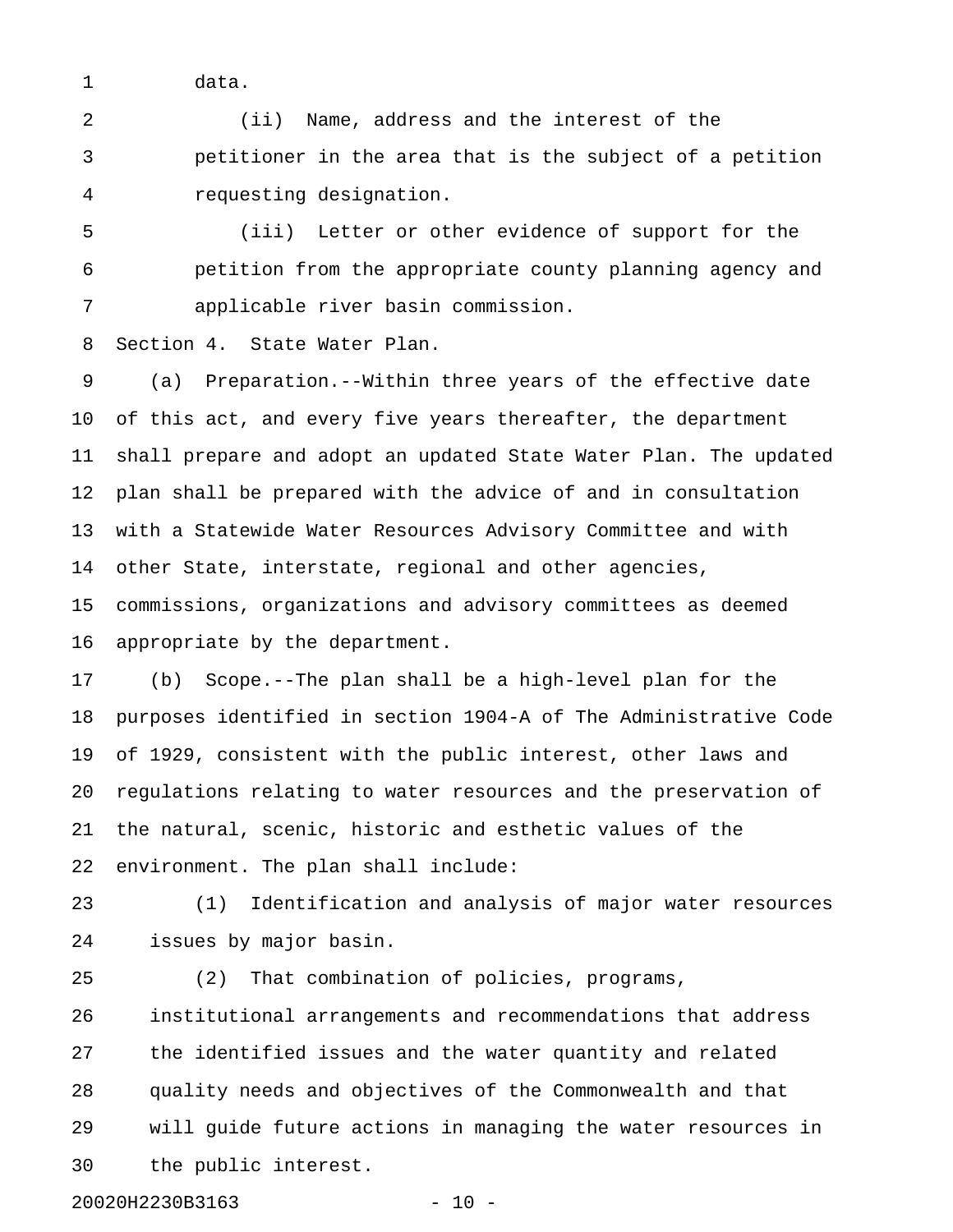1 (3) Identification of critical water planning areas. 2 (c) Factors considered.--In developing the plan, 3 consideration shall be given to:

4 (1) Analysis of existing and readily available water 5 resources data.

6 (2) Local and regional water resources needs, priorities 7 and objectives.

8 (3) National, interstate and State water resources 9 policies and objectives, including those identified in 10 statutory law, regulations, compacts, interstate agreements 11 or comprehensive plans adopted by Federal, interstate, State 12 or river basin commission agencies.

13 (4) Assessment of water availability and demands.

14 (5) The conjunctive use, development and management of 15 water resources.

16 (6) Application of water conservation practices and 17 water resource management and hydrologic principles, 18 including the protection of withdrawal and nonwithdrawal 19 uses, stream flows and provision for consumptive use makeup.

20 (7) The benefits, costs and economic, social and 21 environmental impacts of alternative policies, programs, 22 institutional arrangements and recommendations.

23 (d) Public review.--

24 (1) During the plan development process, the department 25 shall hold public information meetings in order to receive 26 public comment.

27 (2) Through publication in the Pennsylvania Bulletin and 28 such other methods of public notice as deemed appropriate, 29 including the department's World Wide Web site, the 30 department shall provide public notice of the availability of 20020H2230B3163 - 11 -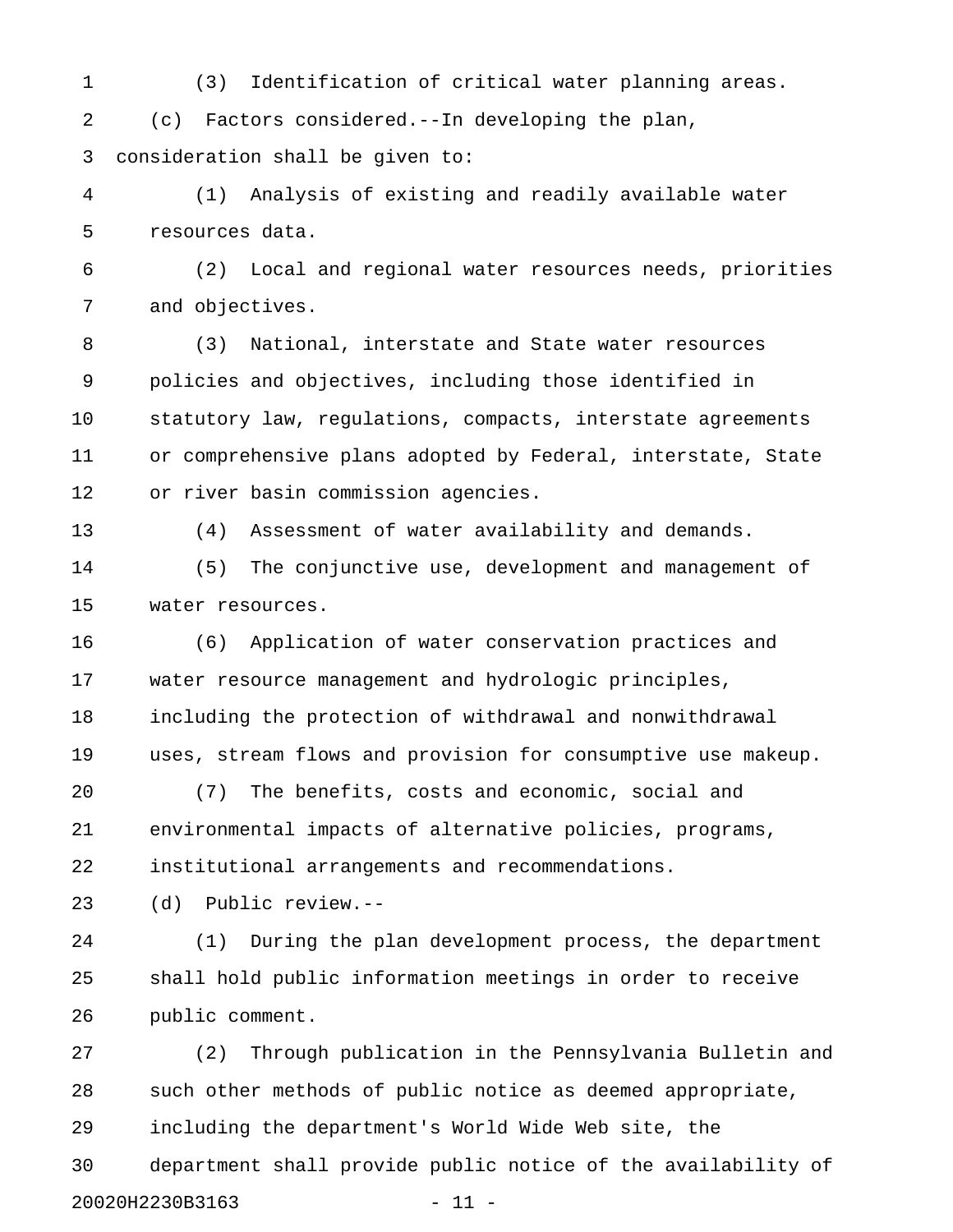1 a draft plan for review at the department's regional offices 2 and other sites across the Commonwealth and shall accept 3 public comment for a period of at least 90 days before it 4 adopts a final updated plan.

5 (3) The department shall hold public hearings, with 6 public notice of the hearings being provided in the same 7 manner as in paragraph (2), before it adopts a final updated 8 plan.

9 Section 5. Statewide Water Resources Advisory Committee.

10 (a) Establishment.--There is hereby established within the 11 department a Statewide Water Resources Advisory Committee.

12 (b) Membership.--

13 (1) The committee shall consist of:

14 (i) The secretary or a designee, who shall be 15 chairman.

16 (ii) The Secretary of Agriculture or a designee. 17 (iii) The chairman of the Public Utility Commission

18 or a designee.

19 (iv) The Secretary of Conservation and Natural 20 Resources or a designee.

21 (v) The Secretary of Community and Economic 22 Development or a designee.

23 (vi) The executive directors of the Pennsylvania 24 Game Commission and the Pennsylvania Fish and Boat 25 Commission or their designees.

26 (vii) The executive director of the Pennsylvania 27 Emergency Management Agency or a designee.

28 (viii) One member appointed by the secretary from 29 each of the five major basins.

30 (ix) Twelve members representing the interests of 20020H2230B3163 - 12 -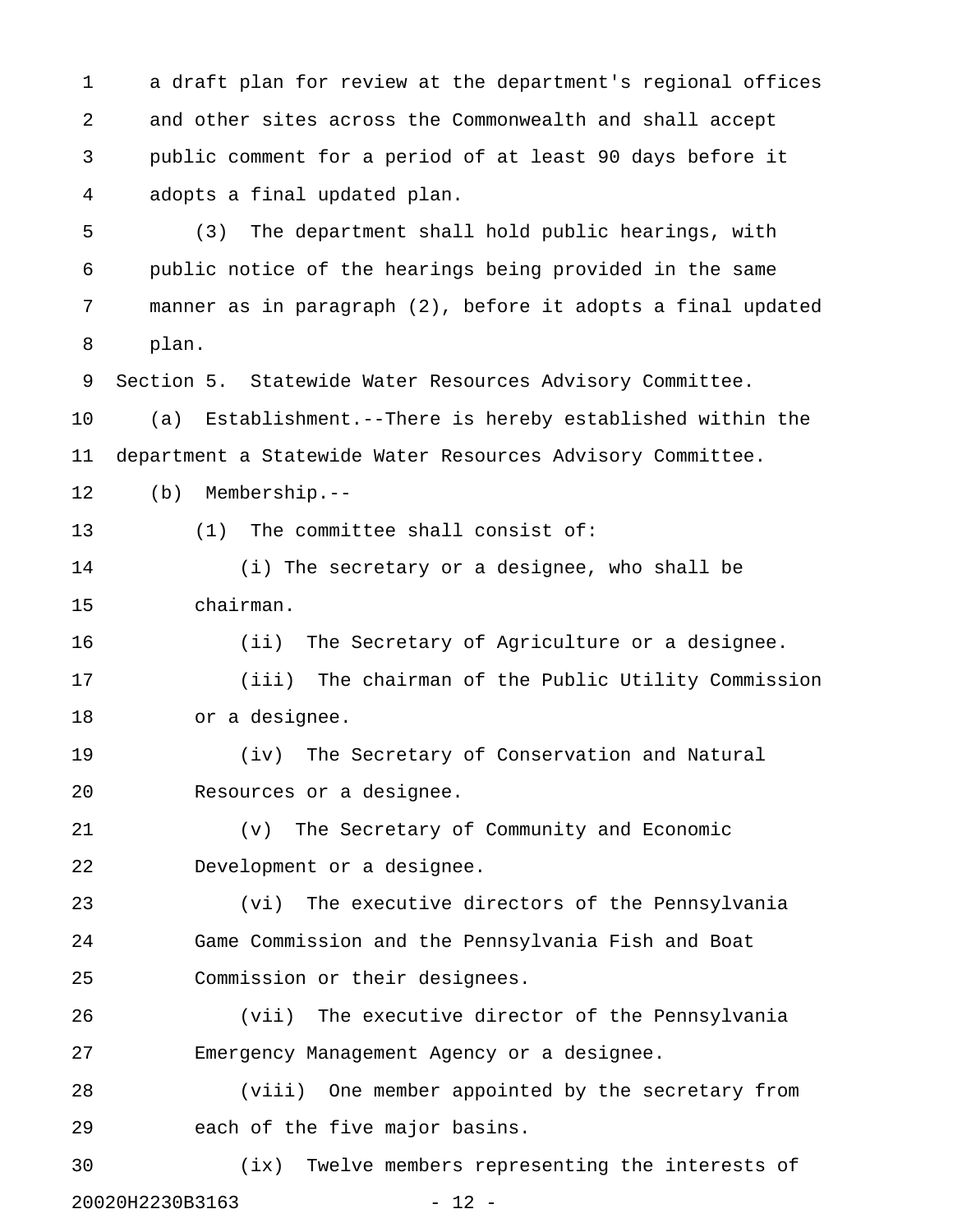1 commerce, manufacturing, mining, energy and power, 2 agriculture, environment and conservation, public water 3 supply, municipal government, recreation, fish and 4 wildlife, private practice groundwater science, and 5 academic surface water science to be appointed by the 6 Majority and Minority Leaders of the Senate and the 7 Majority and Minority Leaders of the House of 8 Representatives who shall each appoint three of the 12 9 members. In making these appointments, they shall seek a 10 diverse geographic representation to the extent possible.

11 (2) Of the members first appointed by the secretary 12 under subparagraph (1)(viii), two shall serve for a period of 13 three years, two shall serve for a period of two years and 14 one shall serve for a period of one year. Thereafter, each 15 appointment shall be for a period of three years. All 16 vacancies shall be filled for the remainder of the unexpired 17 term in the same manner as the original appointments to 18 provide equitable representation of groups and geographic 19 areas. A member, upon expiration of the term, shall continue 20 to hold office until a successor is appointed.

21 (3) Of the three members appointed each by the majority 22 and minority leaders under subparagraph (1)(ix), one shall 23 serve for a period of three years, one shall serve for a 24 period of two years and one shall serve for a period of one 25 year. Thereafter, each appointment shall be for a period of 26 three years. All vacancies shall be filled for the remainder 27 of the unexpired term in the same manner as the original 28 appointments to provide equitable representation of groups 29 and geographic areas. A member, upon expiration of the term, 30 shall continue to hold office until a successor is appointed. 20020H2230B3163 - 13 -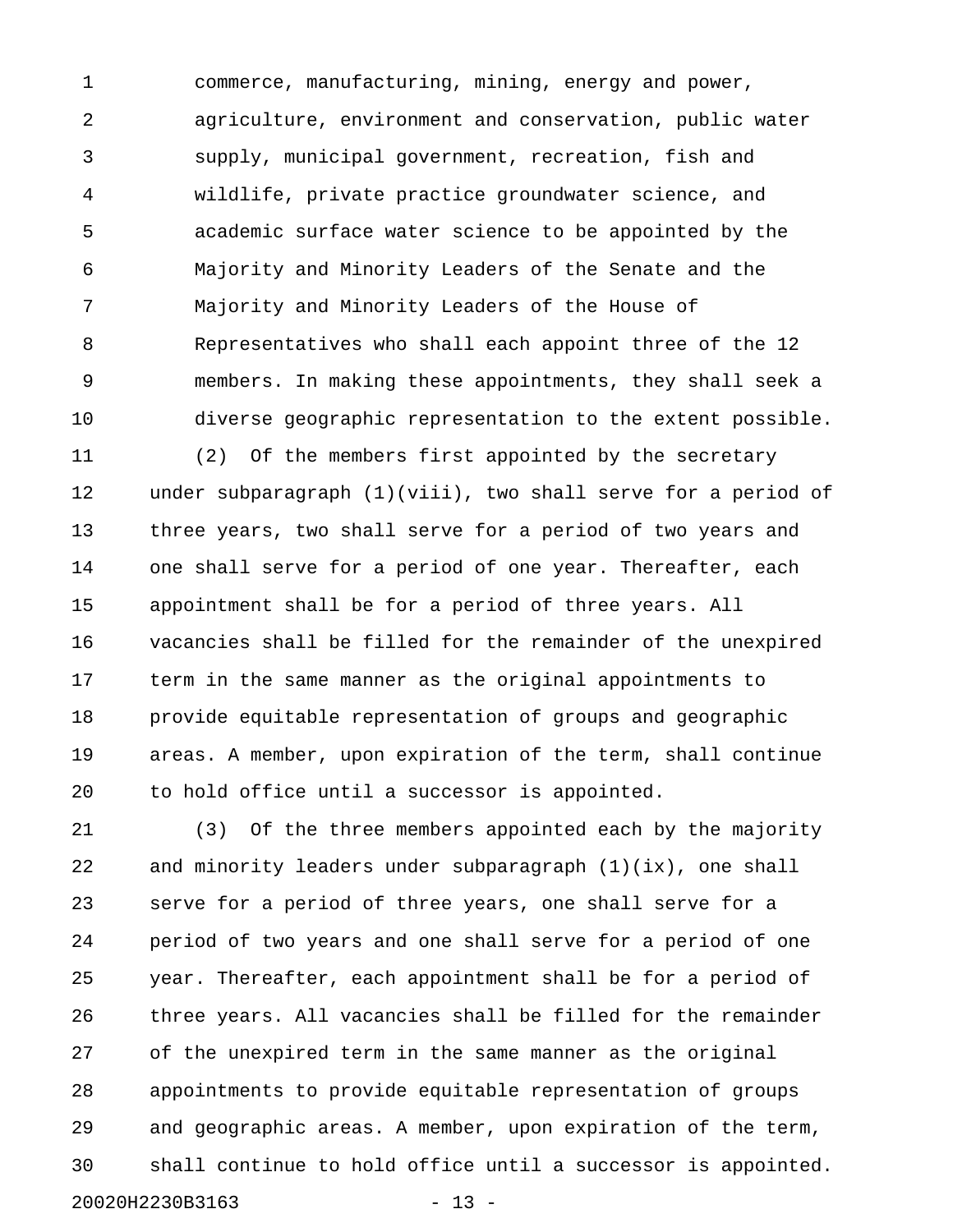1 (c) Duties.--The committee shall advise the department in 2 the preparation of the State Water Plan and in implementing 3 other water resources programs under this act.

4 Section 6. Registration, reporting and recordkeeping.

5 (a) Registrations.--Any person whose existing, new or 6 increased withdrawal, diversion or consumptive use from one or 7 more water resources causes a total withdrawal, diversion or 8 consumptive use to equal or exceed an average of 10,000 gallons 9 per day in any 30-day period and all public water supply 10 agencies shall register with the department each source and the 11 amount of each withdrawal, diversion or consumptive use. 12 Registrations shall be submitted to the department no later than 13 twelve months from the effective date of this act or 30 days 14 from the initiation of such withdrawal, diversion or consumptive 15 use, whichever is later. Registrations shall be submitted on 16 forms in a manner and with accompanying data as prescribed by 17 the department.

18 (b) Reporting.--Beginning on the first day of January 19 following the effective date of this act, any person whose 20 existing, new or increased withdrawal, diversion, consumptive 21 use, discharge or return of water from or to one or more water 22 resources causes a total withdrawal, diversion, consumptive use, 23 discharge or return to equal or exceed an average of 10,000 24 gallons per day in any 30-day period and all public water supply 25 agencies shall report to the department annually the source and 26 amount of each withdrawal, diversion, consumptive use, 27 discharge, or return flow. The information shall be submitted to 28 the department on forms, in such manner and with accompanying 29 data as prescribed by the department.

30 (c) Measurements, records and reports.--The department may 20020H2230B3163 - 14 -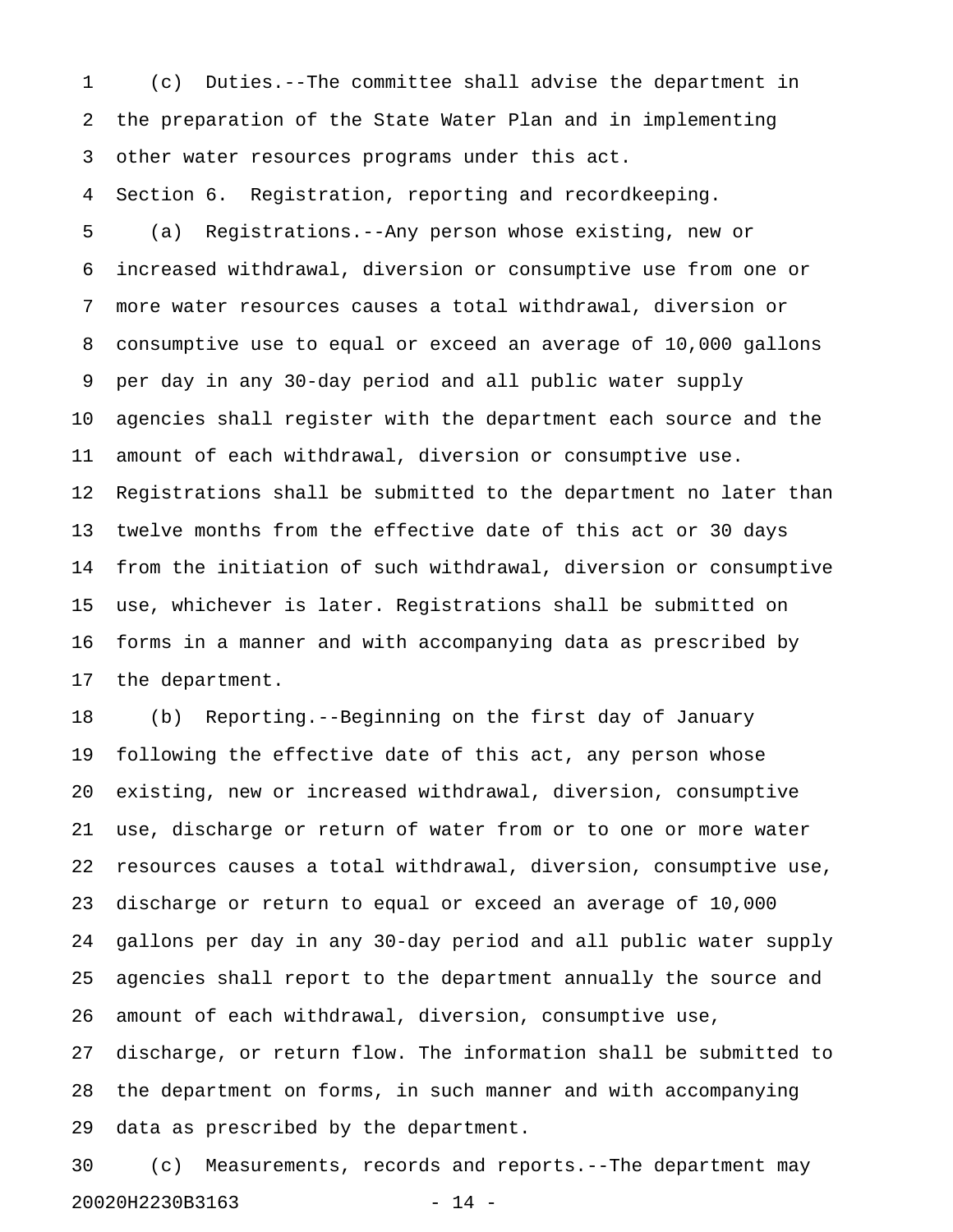1 require any person subject to subsection (a) or (b) to install, 2 use and maintain metering equipment or methods, to perform 3 measuring, to maintain and retain records of information from 4 metering and measuring activities, to submit reports of metering 5 and measuring results and to provide such other information as 6 may be required to determine compliance with this act or with 7 the terms or conditions of any order issued under this act. 8 Section 7. Critical water planning areas.

9 (a) Nomination process.--The department shall establish a 10 process whereby the public may nominate a watershed 11 organization, river basin commission, planning agency or other 12 appropriate entity or combination of entities to prepare an 13 Integrated Water Resources Plan for any watershed in a critical 14 water planning area which is identified by an updated State 15 Water Plan in accordance with section 4 or designated by the 16 department under section 3(15). The nominations shall be subject 17 to public notice and comment.

18 (b) Department to designate.--Based upon nominations under 19 subsection (a), the department is authorized to designate a 20 watershed organization, river basin commission, planning agency 21 or other appropriate entity or combination of entities to 22 prepare an Integrated Water Resources Plan for any watershed in 23 a critical water planning area identified by an updated State 24 Water Plan in accordance with section 4 or designated by the 25 department under section 3(15). The department shall designate 26 only entities that meet all of the following requirements:

27 (1) Are technically capable of completing an Integrated 28 Water Resources Plan that meets the requirements of 29 subsection (c).

30 (2) Are representative of the watershed for which the 20020H2230B3163 - 15 -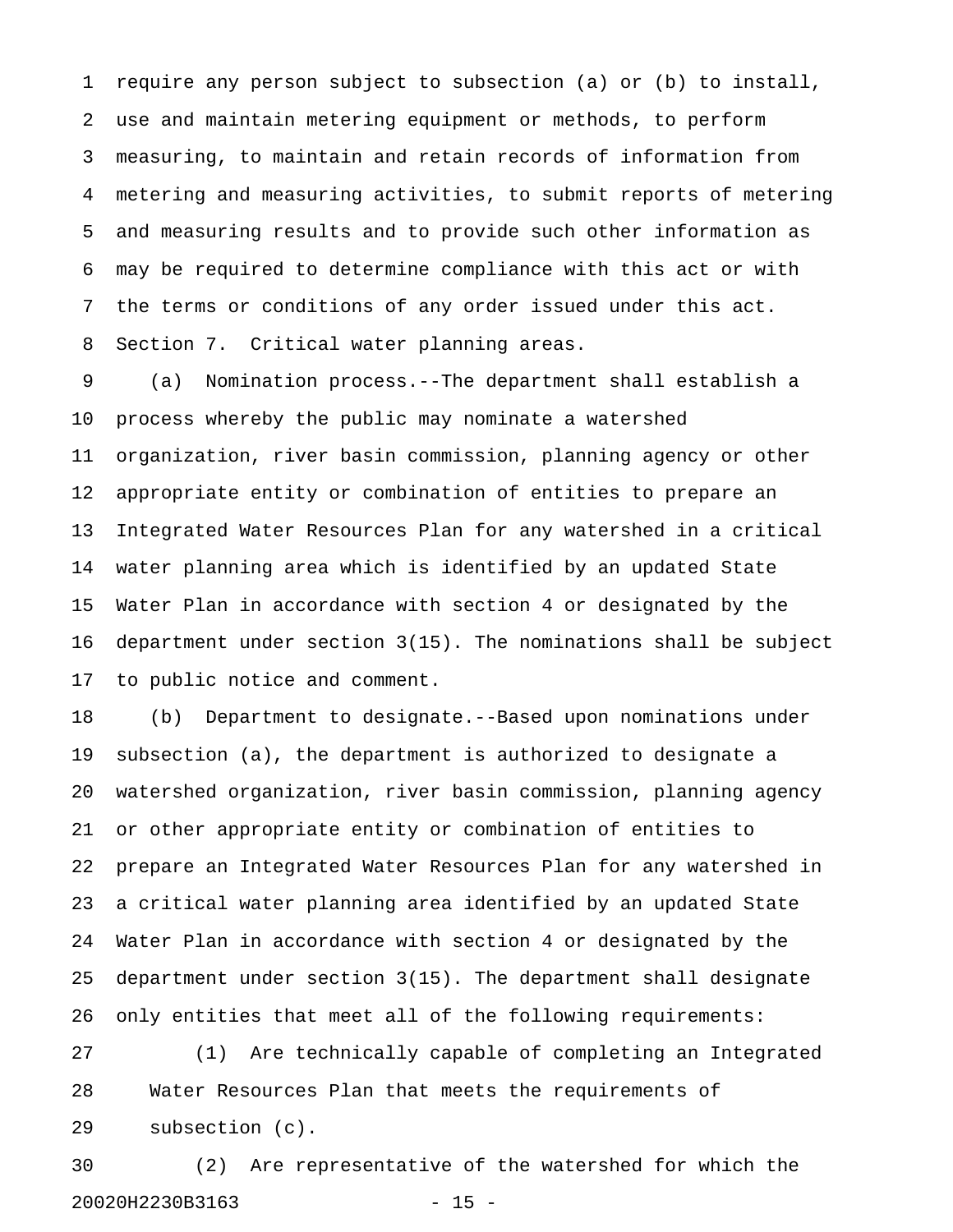1 plan is being prepared.

2 (3) Have demonstrated a capability and commitment to the 3 public participation process that must be part of the 4 planning process required by subsection (d). 5 (c) Contents of plan.--An Integrated Water Resources Plan 6 shall contain, at a minimum, the following components: 7 (1) Identification of existing water resources within 8 the watershed, including water resources that originate 9 outside the watershed and those that are exported. 10 (2) Assessment of the impacts of water quality and 11 remediation upon water resources availability. 12 (3) Identification of current withdrawal and 13 nonwithdrawal uses within the watershed, including 14 consumptive and conjunctive uses. 15 (4) Projection of future trends in withdrawal and 16 nonwithdrawal uses and water resources needs, including 17 population and land use projections, within the watershed. 18 (5) Assessment of the capacity of the watershed to 19 provide adequate water supplies to meet anticipated demands 20 and water resources needs, including the minimum stream flows 21 and groundwater levels necessary to ensure adequate water 22 quantity and quality for the protection of the water resource 23 and ecology, aquatic organisms and other environmental 24 values. 25 (6) Consideration of storm water and floodplain 26 management within the watershed, including their impacts upon 27 water quality and quantity.

28 (7) Identification of water resources shortfalls, 29 existing and potential conflicts among users and areas of the 30 watershed that require special management.

20020H2230B3163 - 16 -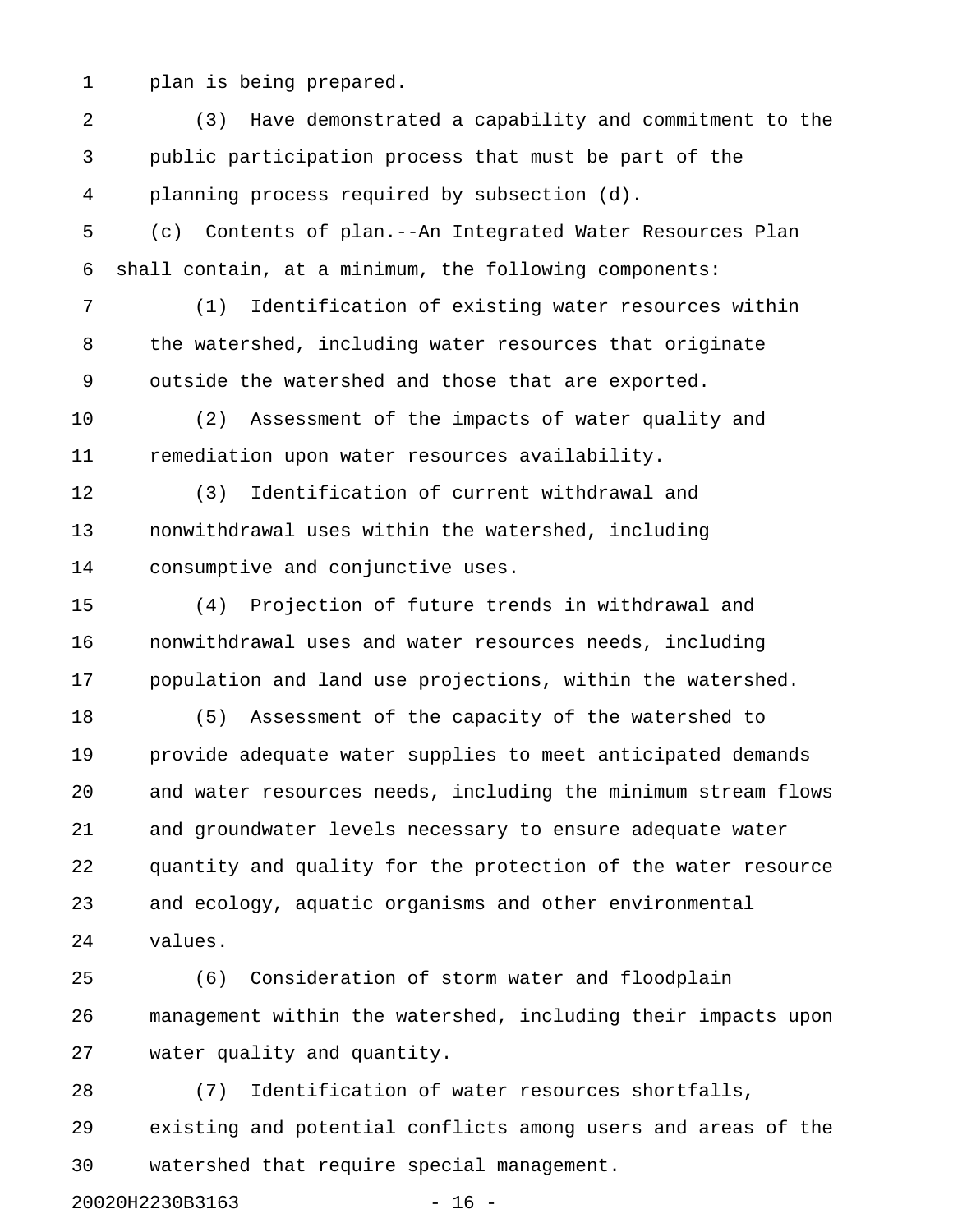1 (8) Evaluation of supply-side and demand-side 2 alternatives to meet water resources needs of the watershed.

3 (9) Assessment of wastewater discharges to subsurface 4 formations and to surface water resources.

5 (10) Recommendations for programs, procedures and 6 management options, including a schedule to implement and 7 periodically update at least every five years, the Integrated 8 Water Resources Plan, resolve conflicts and to meet water 9 resources needs in the watershed based upon accepted 10 principles of hydrology, effective environmental protection 11 and efficient water management principles and consistent with 12 the public interest, laws and regulations related to water 13 resources and the preservation of the natural, scenic, 14 historic and esthetic values of the environment.

15 (d) Municipal and public participation.--

16 (1) The entity designated under (b) shall establish, in 17 conjunction with each Integrated Water Resources Plan, a 18 watershed planning advisory committee, composed of at least 19 one representative from each municipality within the 20 watershed, the appropriate county conservation district or 21 districts, the appropriate county planning agency or agencies 22 and such other agencies or groups with interests in the 23 watershed as are necessary and proper to carry out the 24 purposes of the committee, which may include representatives 25 of public water supply, industry, commerce, energy, 26 agriculture, conservation and environment.

27 (2) The watershed planning advisory committee shall be 28 responsible for advising the entity designated under 29 subsection (b) throughout the planning process, evaluating 30 policy, program and management alternatives, coordinating the 20020H2230B3163 - 17 -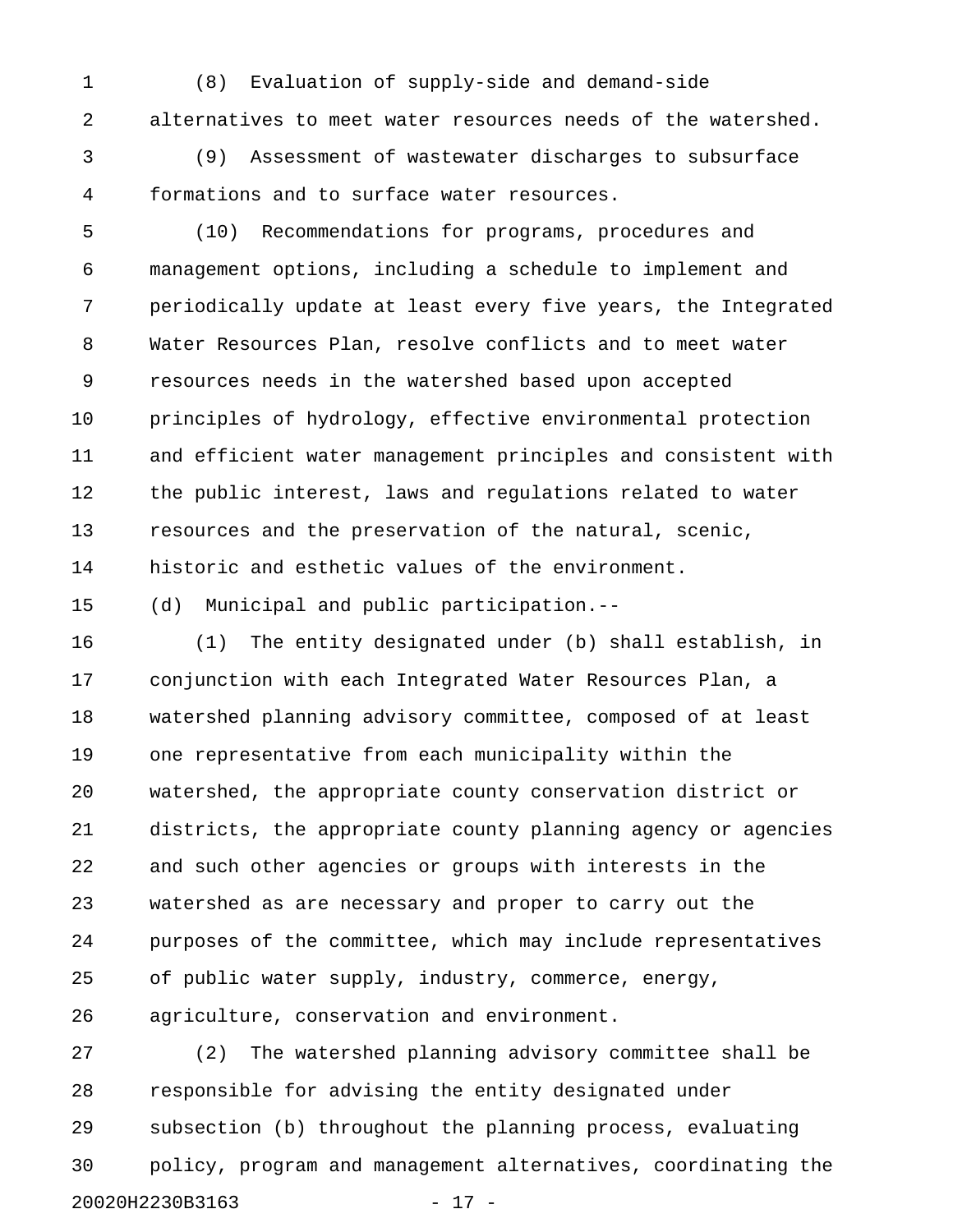1 Integrated Water Resources Plan with other municipal plans 2 and programs and reviewing the plan prior to adoption.

3 (3) Prior to submission to the department, each 4 Integrated Water Resources Plan shall be reviewed by the 5 official planning agency and governing body of each 6 municipality in the watershed, the appropriate county 7 planning agency and regional planning agencies for 8 consistency with other plans and programs affecting the 9 watershed. All reviews shall be submitted to the department 10 with the proposed plan.

11 (e) Submission of plan and department review.--Upon 12 completion of the Integrated Water Resources Plan, the entity 13 designated under subsection (b) shall submit the Integrated 14 Water Resources Plan to the department for review and approval. 15 The department shall give notice and accept public comment on 16 any Integrated Water Resources Plan submitted to it. In addition 17 to considering the public comment, the department's review of an 18 Integrated Water Resources Plan shall ensure that the plan is 19 consistent with subsections (c) and (d) and does not conflict 20 with any laws or regulations related to water resources, the 21 State Water Plan, any applicable river basin commission 22 comprehensive plan or any other Integrated Water Resources Plans 23 that may have been approved by the department.

24 (f) Voluntary reduction.--The department shall encourage the 25 voluntary implementation of water use reduction plans by all 26 water users in a critical water planning area. The department 27 will make available technical assistance for this purpose. The 28 department shall identify tools, including programs, procedures 29 and management options that may be available for the voluntary 30 implementation of such plans in a critical water planning area. 20020H2230B3163 - 18 -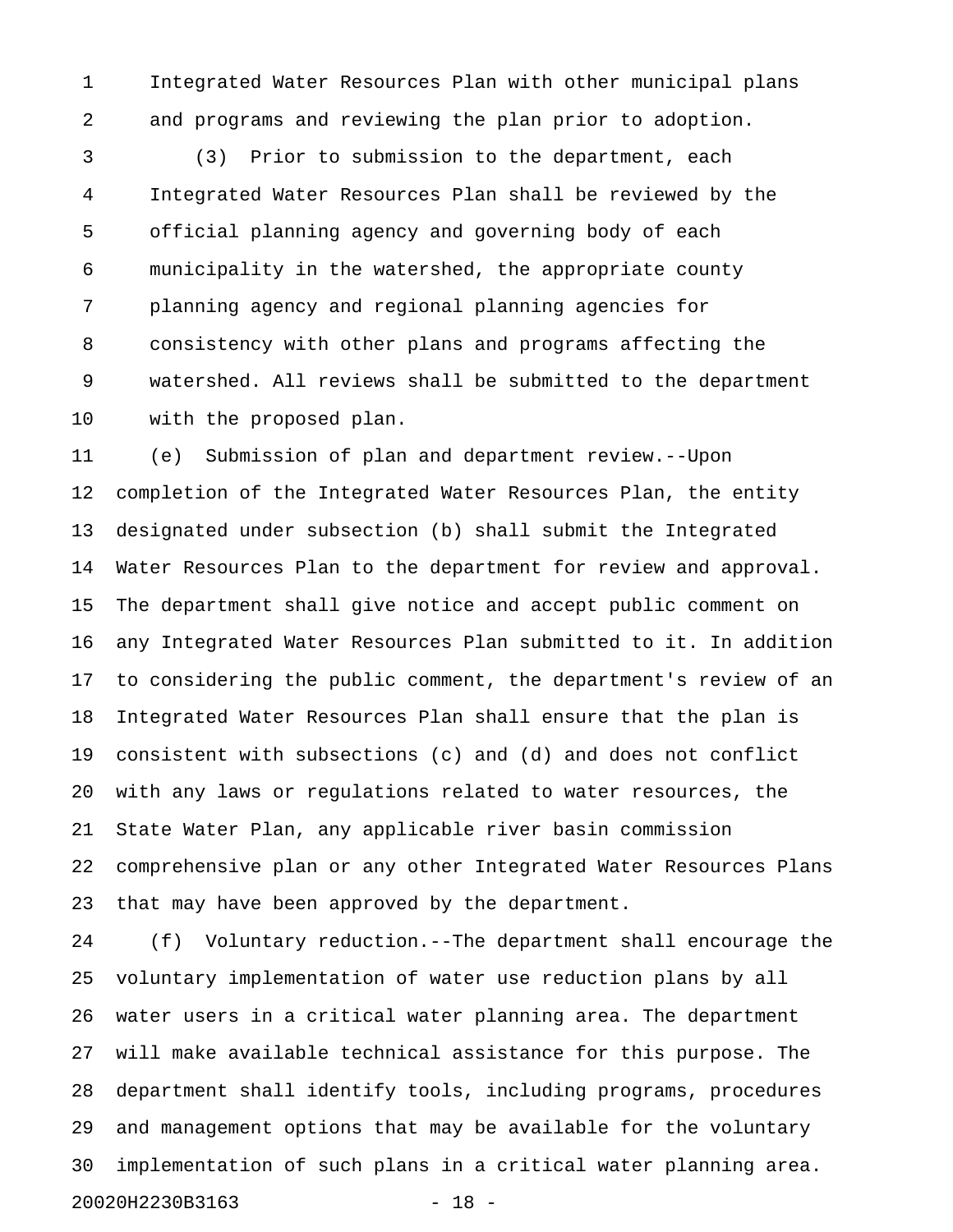1 Section 8. Voluntary water conservation.

2 (a) Center established.--There is hereby established within 3 the department a Water Resources Technical Assistance Center to 4 promote voluntary water conservation and to provide technical 5 assistance on water resources issues. The center shall:

6 (1) Establish a voluntary Statewide water conservation 7 program for all water users.

8 (2) Establish guidelines for the development of 9 voluntary water use reduction plans in critical water 10 planning areas.

11 (3) Identify water conservation principles, practices 12 and technology to assist all water users in conserving water.

13 (4) Develop a water conservation educational program for 14 households, industry and other water users.

15 (5) Establish a Governor's Water Conservation Award to 16 recognize outstanding conservation of water.

17 (6) Develop a program to promote voluntary reduction of 18 unaccounted for water loss.

19 (b) Approval of grants, priority.--When approving grants or 20 loans, pursuant to the act of March 1, 1988 (P.L.82, No.16), 21 known as the Pennsylvania Infrastructure Investment Authority 22 Act, the Pennsylvania Infrastructure Investment Authority shall 23 give priority to funding projects that address unaccounted-for 24 water loss or that implement water conservation practices by any 25 public water supply agency whose unaccounted-for water loss rate 26 exceeds 20%.

27 Section 9. Grants.

28 (a) Authorization.--The department is authorized to provide 29 grants for the following purposes:

30 (1) Reimbursement of up to 75% of the cost of preparing 20020H2230B3163 - 19 -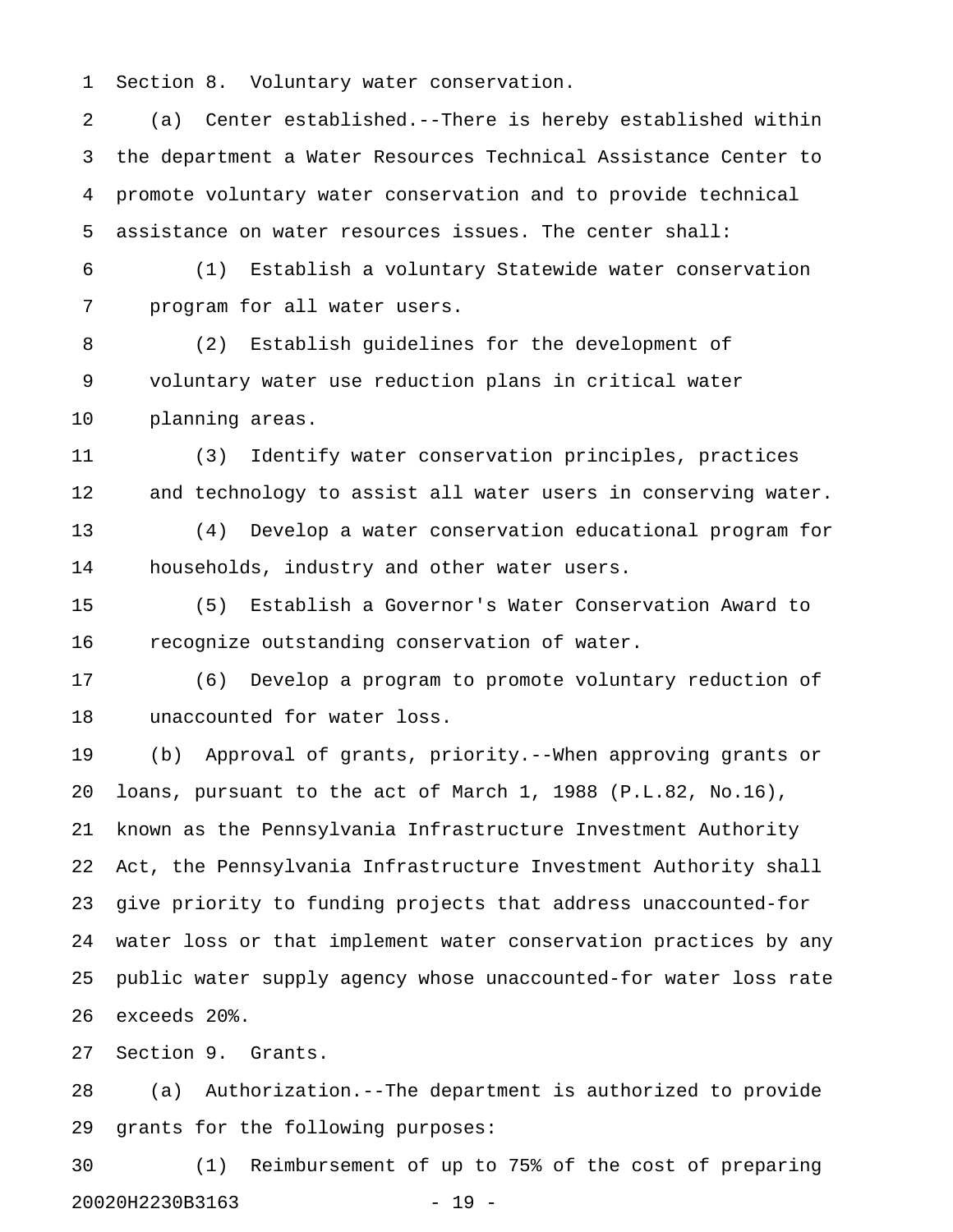1 an Integrated Water Resources Plan under section 7.

2 (2) Reimbursement of up to 75% of the cost of preparing 3 a voluntary water use reduction plan under section 7.

4 (3) Water resources education, technical assistance and 5 water conservation, including unaccounted-for water loss 6 reduction, under section 8.

7 (b) Funding.--Grants shall be made from funds available for 8 this purpose.

9 Section 10. Public nuisances.

10 (a) Violation constitutes a public nuisance.--Any violation 11 of any provision of this act, the Water Rights Act or any order 12 of the department shall constitute a public nuisance. Any person 13 committing a violation shall be liable for the costs of 14 abatement of any public nuisance caused by such violation. The 15 Environmental Hearing Board and any court of competent 16 jurisdiction is hereby given jurisdiction over actions to 17 recover the costs of such abatement.

18 (b) Abatement of violation.--Any activity declared by this 19 act to be a nuisance or which is otherwise a violation of this 20 act or the Water Rights Act shall be abatable in the manner 21 provided by law or equity for the abatement of public nuisances. 22 In addition, the department may proceed in equity to abate such 23 nuisances or to restrain or prevent any violation of this act or 24 the Water Rights Act.

25 Section 11. Penalties and remedies.

26 (a) Duty to comply with orders of the department.--It shall 27 be the duty of any person to proceed diligently to comply with 28 any order issued pursuant to section 3. If such person fails to 29 proceed diligently or fails to comply with the order within such 30 time, if any, which may be specified, the person shall be guilty 20020H2230B3163 - 20 -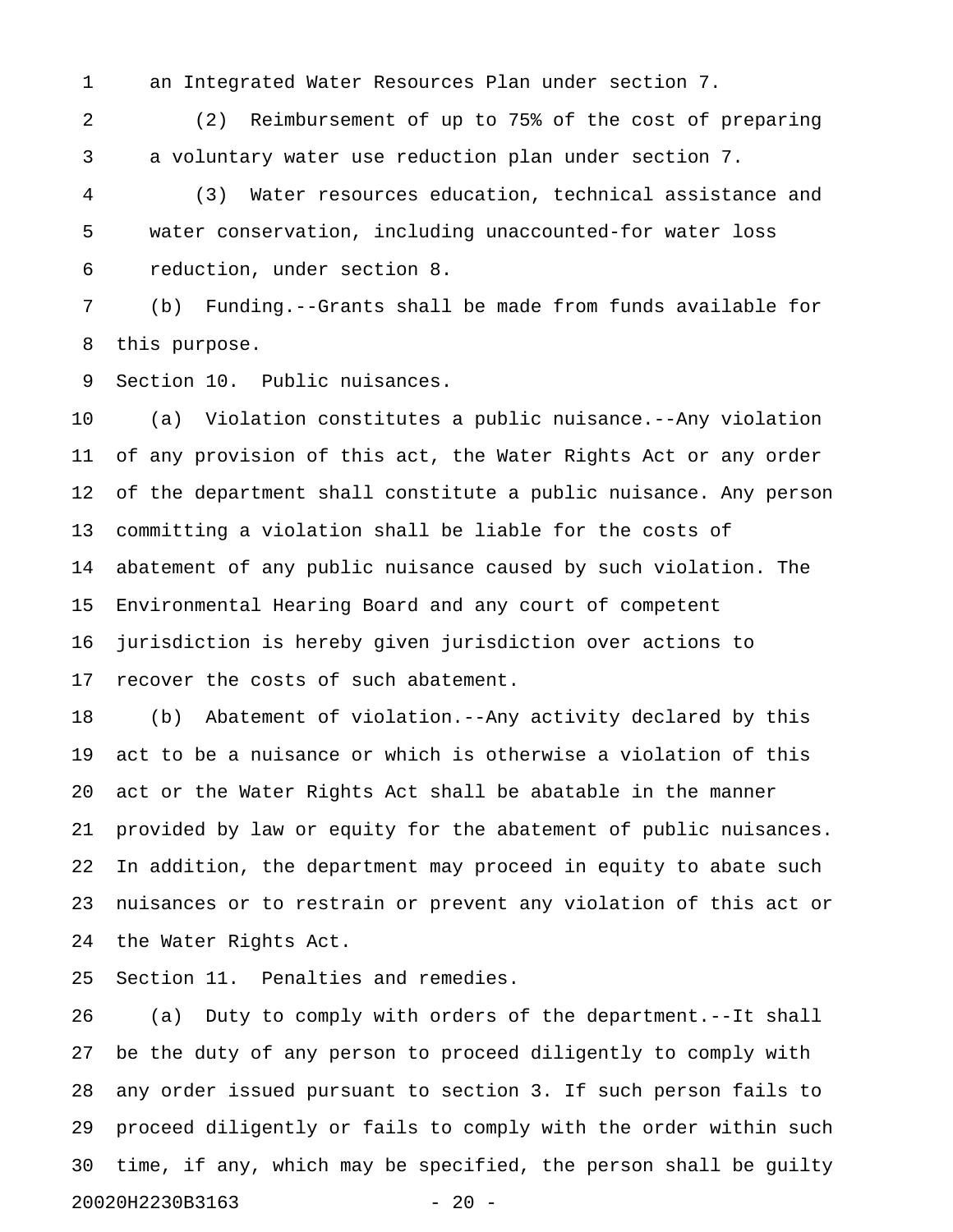1 of contempt and shall be punished by the court in an appropriate 2 manner. For this purpose, application may be made by the 3 department to the Commonwealth Court, which court is hereby 4 granted jurisdiction.

5 (b) Department to enforce.--The department shall have the 6 power and its duty shall be to issue such orders and initiate 7 such proceedings as may be necessary and appropriate for the 8 enforcement of this act or the Water Rights Act, any other 9 provision of law notwithstanding. These actions shall include, 10 but are not limited to, the following:

11 (1) To institute in any court of competent jurisdiction, 12 proceedings against any person to compel compliance with the 13 provisions of this act or the Water Rights Act.

14 (2) To do any and all things and actions not 15 inconsistent with any provision of this act for the effective 16 enforcement of this act or the Water Rights Act.

17 (c) Civil penalties.--In addition to proceeding under any 18 other remedy available at law or in equity for a violation of 19 any provision of this act or the Water Rights Act or any order 20 issued thereunder, the department may assess a civil penalty 21 upon a person for a violation. The civil penalty may be 22 assessed, whether or not the violation was willful or negligent. 23 When the department assesses a civil penalty, it shall inform 24 the person of the amount of the penalty. The person assessed 25 with the penalty shall then have 30 days to pay the penalty in 26 full or, if the person wishes to contest either the amount of 27 the penalty or the fact of the violation, the person shall, 28 within the 30-day period, file an appeal of the action with the 29 Environmental Hearing Board. Failure to appeal within 30 days 30 shall result in a waiver of all legal rights to contest the 20020H2230B3163 - 21 -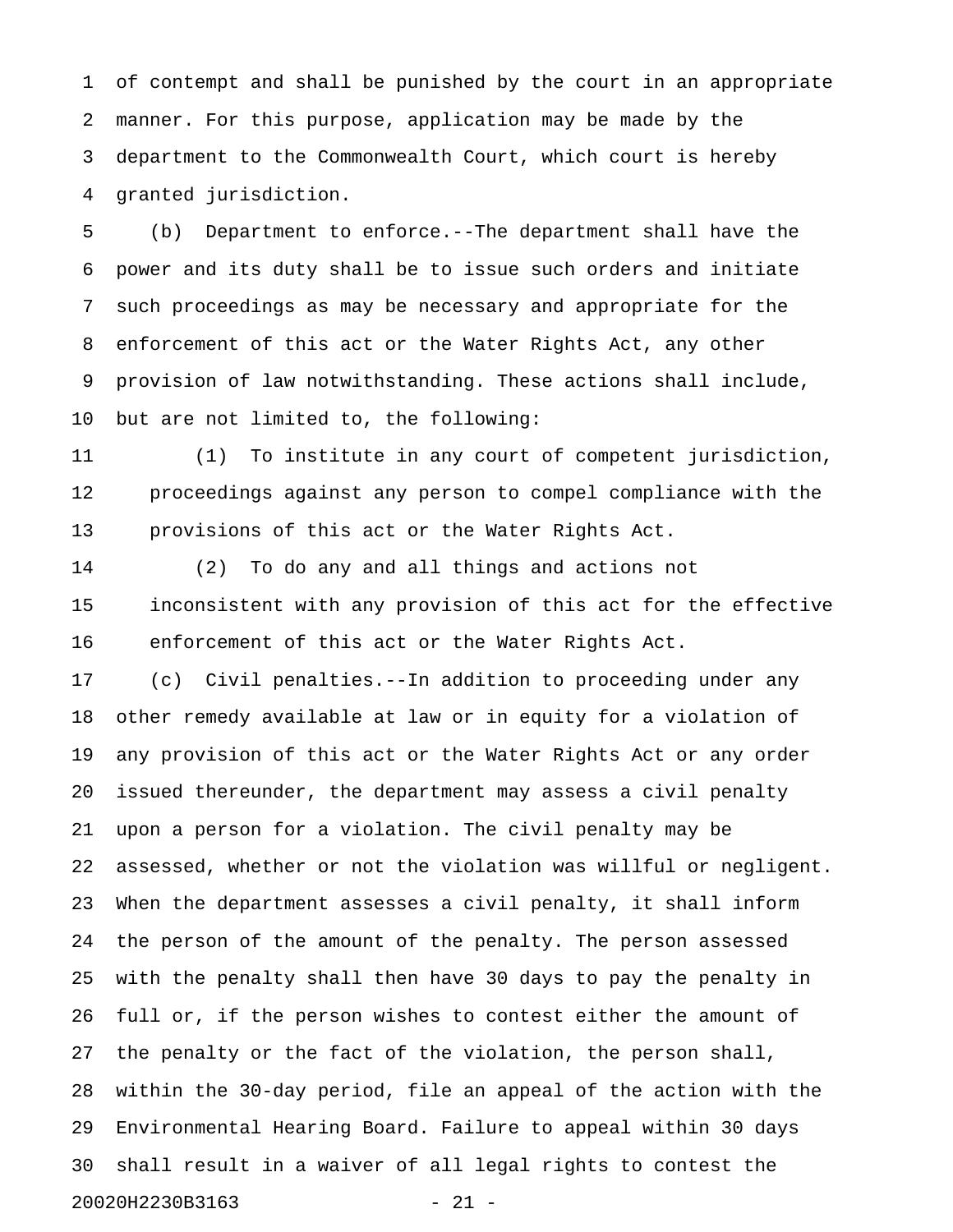1 violation or the amount of the penalty. The maximum civil 2 penalty that may be assessed under this section is \$2,500 per 3 day for each violation. Each violation for each separate day and 4 each violation of any provision of this act or the Water Rights 5 Act, or any order issued thereunder, shall constitute a separate 6 and distinct offense under this subsection. In determining the 7 amount of the penalty, the department shall consider:

8 (1) The willfulness and duration of the violation. 9 (2) Damage to water resources, land or other natural 10 resources or their uses, cost of restoration and abatement.

11 (3) Savings resulting to the person in consequences of 12 the violation.

13 (4) Deterrence of future violations.

14 (5) Other relevant factors.

15 (d) Penalties to be concurrent.--The penalties and remedies 16 prescribed by this act shall be deemed concurrent and the 17 existence of or exercise of any remedy shall not prevent the 18 department from exercising any other remedy hereunder, at law or 19 in equity.

20 (e) Separate offenses.--Violations on separate days shall 21 constitute separate offenses for purposes of this act.

22 Section 12. Existing rights and remedies preserved.

23 Nothing in this act shall be construed in a manner to repeal 24 or supersede existing rights and obligations of persons under 25 existing law or statute.

26 Section 13. Financial provisions.

27 (a) Water Conservation Account.--All fines, civil penalties 28 or recovered costs collected under the provisions of section 11, 29 12 or 13 shall be paid into the State Treasury into a separate 30 account to be known as the Water Conservation Account. All 20020H2230B3163 - 22 -